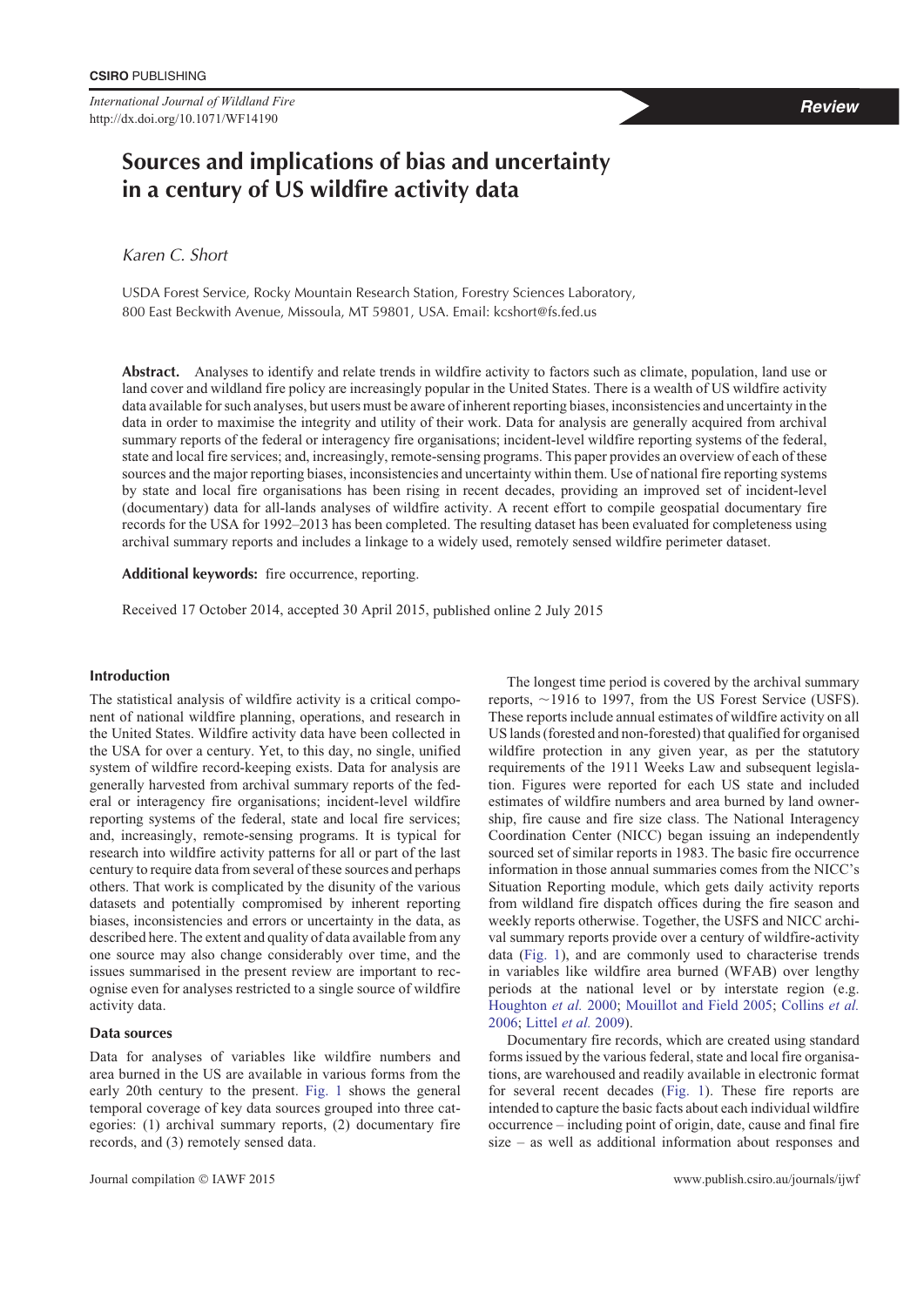<span id="page-1-0"></span>impacts associated with the incident. The USFS, bureaus of the US Department of Interior (USDI), state fire authorities and local fire departments use different forms and reporting systems to capture these incident-level data, and their electronic archives span different time periods (approximated in Fig. 1). Some states, like California and Alaska, have digital archives (including locally mapped perimeters of large fires) that extend over longer historical periods than Fig. 1 indicates; but their extensive electronic archives are exceptional cases. The fire–climate analyses of [Westerling](#page-8-0) *et al.* (2003, [2006](#page-8-0)) are examples of work based on documentary wildfire records.

For recent decades, remotely sensed fire data are also available, including satellite-derived perimeters, or burn scars, of large (i.e.  $>405$  ha) fires dating back to 1984, from the Landsat-based Monitoring Trends in Burn Severity (MTBS) project ([Eidenshink](#page-7-0) *et al.* 2007). The MTBS data have increasingly been used to identify trends in and drivers of large-fire activity in the US (e.g. [Riley](#page-8-0) *et al.* 2013; [Dennison](#page-7-0) *et al.* 2014; [Lannom](#page-7-0) *et al.* 2014). The remote-sensing group (Fig. 1) also includes satellite fire detection data like the active fire (hotspot) and burned area products that date back to  $\sim$ 2000 from use of the Moderate Resolution Imaging Spectroradiometer (MODIS) on board the Aqua and Terra satellites ([Giglio](#page-7-0) *et al.* 2003). Although other satellite sensors have advanced fire detection capabilities, including the Geostationary Operational Environmental Satellite (GOES) system and the Visible Infrared Imaging Radiometer Suite (VIIRS), the present paper focusses on just the MODIS products owing to their widespread use in fire activity analyses in the US and elsewhere over the past decade (e.g. [Urbanski](#page-8-0) *et al.* 2011; [Hawbaker](#page-7-0) *et al.* 2013; [Mouillot](#page-8-0) *et al.* [2014;](#page-8-0) [Parks 2014](#page-8-0); [Schroeder](#page-8-0) *et al.* 2014).

#### Bias and uncertainty

The following sections are intended to provide an overview of the major reporting biases, inconsistencies, and sources of errors and uncertainty in the different types of US wildfire activity datasets (Fig. 1). It is beyond the scope of this paper to highlight and detail every issue that may concern a keen analyst. When topics have been covered in more depth elsewhere, readers will be referred to other published work for further information.

## Archival summary reports

The USFS annual summary reports cover the longest time period, but are neither complete nor consistent over the  $\sim80$ years that they are available, because wildfire activity was tallied from an increasing land area over time. This changing baseline must be taken into account when analysing and interpreting the data. The reporting area more than triples in size from 1926 to 1983 ([Fig. 2\)](#page-2-0), which is the time period for which areareporting figures are included in the USFS annual summaries. The reporting area rises as the land base qualifying for the federal fire protection program that required the reports grows from just the forested and other critical watersheds mandated by law in the earliest years to nearly the total burnable US land area by the early 1980s ([Fig. 2\)](#page-2-0). (The estimate of total burnable wildland in the US used here is based on data generated by the national LANDFIRE program using  $\sim$  2000 satellite imagery [\(Reeves](#page-8-0) *et al.* 2006)). Even then, not all of the reporting area was formally protected from wildfire under the program requiring the statistics. Therefore, the USFS wildfire activity data are classified as from 'protected' and 'unprotected' areas, with unprotected areas having no organised fire protection despite their need for it as per the national directive at the time (explained further by [Houghton](#page-7-0) *et al.* 2000). The total area of protected land estimated in the USFS reports does not reach total US burnable area until the last year it is included in the reports, which is 1990 ([Fig. 2\)](#page-2-0).

Because the USFS summary reports are broken down by US state, the reporting biases can be examined further at that resolution. [Fig. 3](#page-2-0) shows the percentage burnable area reporting, by contiguous US state, as an average within the three decades from 1950 to 1979, which correspond to a collective period of marked increase in land area accounted for in the USFS reports (see [Fig. 2](#page-2-0)). By the 1970s, the reporting area begins to reach what could be considered an 'all-lands' coverage, but not in all states. Some states, like Alaska and Kansas, are completely unaccounted for in the USFS wildfire activity statistics before the 1940s and 1950s; others, like Texas and North Dakota, remain poorly accounted for well into the 1970s.

One reason for the large increase in land area accounted for in the USFS wildfire summary reports during the 1960s is the



Fig. 1. Timeline showing the general temporal spans of the sources of US wildfire activity data discussed in this paper. MODIS, Moderate Resolution Imaging Spectroradiometer; USDI, US Department of Interior; USFS, US Forest Service; NICC, National Interagency Coordination Center.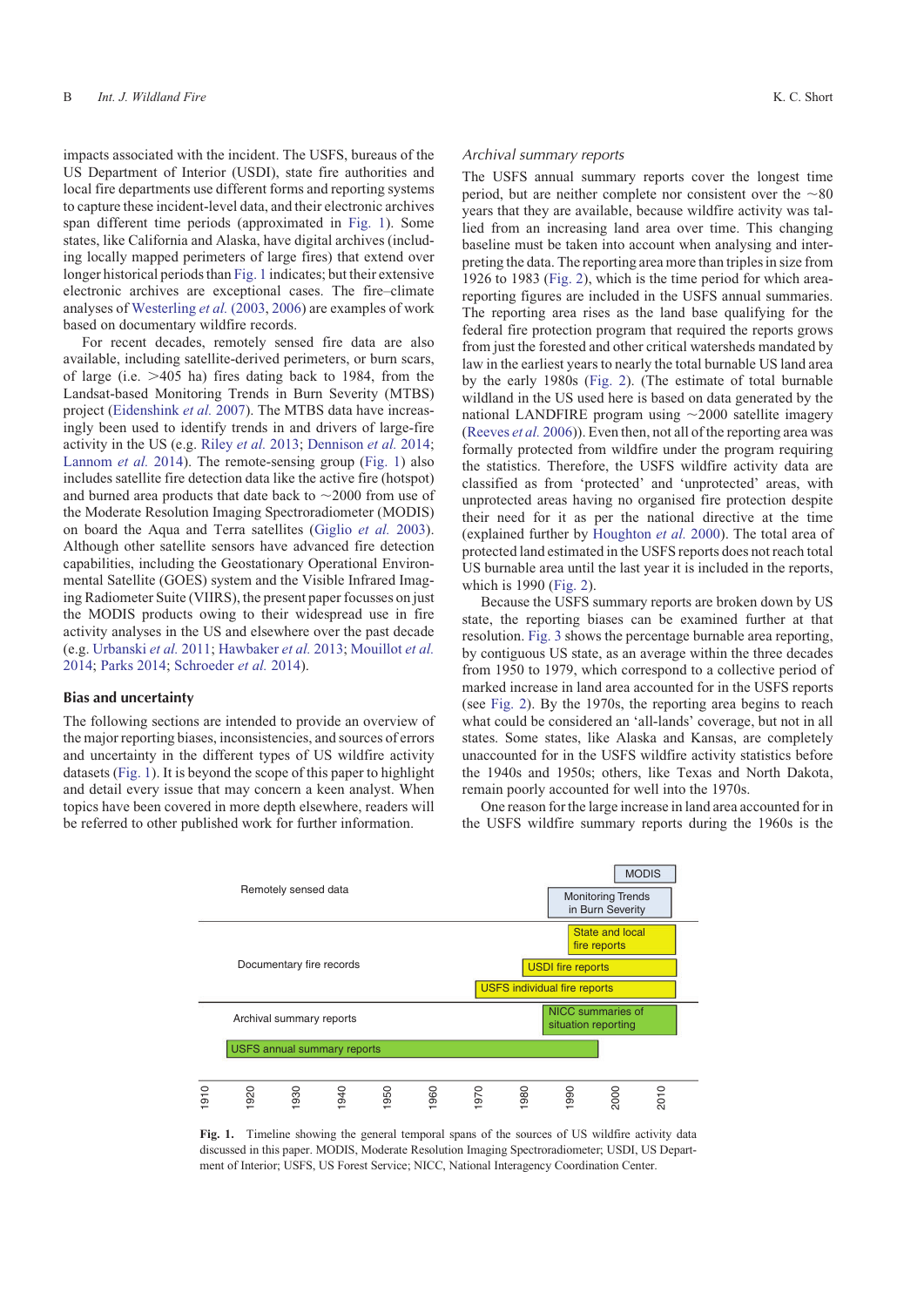<span id="page-2-0"></span>

**Fig. 2.** US wildfire reporting area (dotted line), 1926–83, and protected land area (dot-and-dash), 1926–90, from the US Forest Service (USFS) archival summary reports. The upper dashed reference line represents the  $\sim$  700 million ha of US land, including Alaska, mapped as burnable from  $\sim$ 2000 satellite imagery by the national LANDFIRE program. The lower horizontal reference line represents  $\sim$ 300 million ha of US forested land estimated at various points in time during this period by the national Forest Inventory and Analysis program.

inclusion of an additional  $\sim$  70 million ha of western US rangelands administered by the USDI Bureau of Land Management (BLM) (Fig. 4). This addition occurred after wildfires burned more than 100 000 hectares of BLM lands near Elko, Nevada, in 1964 and brought the BLM fully into the cooperative fire control program for which the USFS reports were generated ([Pyne](#page-8-0) [1982\)](#page-8-0). Estimates of wildfire activity levels on BLM lands in the contiguous US (CONUS) were first included in the 1966 USFS summary reports. Prior to 1966, the USFS statistics accounted for wildfire activity on only approximately half of the contemporary federal land base in the 11 westernmost states in the CONUS (Fig. 4). Littel *et al.* [\(2009\)](#page-8-0) recognised the reporting bias and, as part of their analyses of fire–climate relationships in the western US, multiplied the USFS-reported WFAB estimates 'by the ratio of the total area protected in 2003 to the area protected in a given year'. Such adjustment assumes that wildfire activity levels are largely equivalent on a perhectare basis between the reporting and non-reporting areas. However, the areas unaccounted for in the early USFS wildfire statistics (e.g. pre-1960s) for the US West should comprise a much greater proportion of non-forested land than the areas reporting, potentially invalidating any assumption of comparable fire-activity levels and possibly contributing to the underperformance of fire–climate models based on WFAB estimates



**Fig. 3.** Percentage of burnable land area accounted for in the US Forest Service (USFS) annual wildfire summary reports, as an average for each contiguous US state during the three decades from 1950 to 1979.



**Fig. 4.** Map of the contiguous US (CONUS) showing lands administered by the US Department of Interior Bureau of Land Management (USDI BLM) in orange and other federal lands in black. Wildfires on these BLM lands, which include  $\sim$  70 million ha of largely non-forested area in the western US, are not accounted for in the US Forest Service (USFS) wildfire summary reports until 1966, after the BLM joined the cooperative fire control program for which the USFS reports were generated. The graph at right shows the spike in reporting area. The dashed reference line represents the  $\sim$  140 million ha of total federal land in the 11 westernmost states of the CONUS as of the year 1990.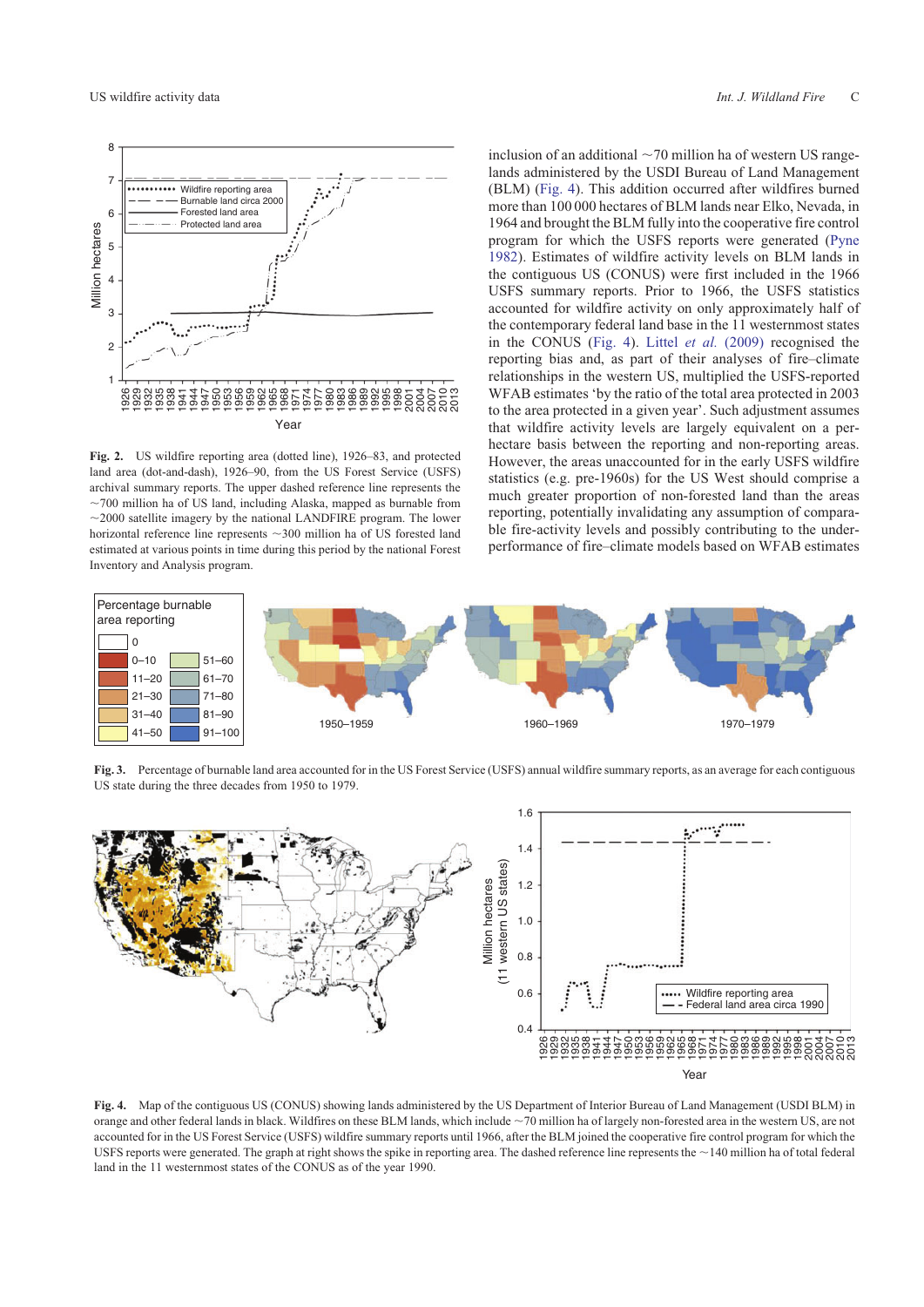<span id="page-3-0"></span>that included the early USFS figures (e.g. pre-1977) versus those that did not ([Littel](#page-8-0) *et al.* 2009).

In addition to the area-reporting bias in the USFS summary reports, analysts should be aware of other inconsistency and uncertainty in the wildfire activity estimates that are included, especially for unprotected areas. Intentional ('controlled') burning was used extensively for vegetation management on nonfederal lands, especially in the south-eastern US during the early 20th century. Although now used to a lesser extent (but on both federal and non-federal lands) in the US, intentional burning is not classified in the current reporting systems as 'wildfire' unless the controlled burn escapes and requires a suppression response. However, the early USFS wildfire activity summaries do include millions of hectares of intentional burning on 'unprotected' lands, which, until approximately the mid-20th century was viewed by the USFS as akin to wildfire, as something that should be prevented and ultimately eradicated ([Pyne 1982](#page-8-0)). Controlled burning was accepted as a viable landmanagement practice over time and persists to this day ([Melvin](#page-8-0) [2012\)](#page-8-0); however, statistics regarding its use have not been included in summaries of 'wildfire' activity for several decades. Furthermore, the USFS includes with its unprotected area estimates the following caveat: 'since no field organisations are established in unprotected areas to report fires, the statistics on such unprotected areas are merely the best estimates by local agencies'. Although the degree of error in the reported figures cannot be known, gross errors apparently exist at least in some of the WFAB estimates from unprotected and protected areas. For example, the USFS annual summary reports for 1976–83 indicated that  $\sim$ 800 000 ha were burned by wildfires in Texas during each of 4 years within that 8-year period. Those are levels comparable with those witnessed in the state during what have been considered unprecedented fire seasons of 2006 and 2011 – seasons that prompted disaster declarations by the Federal Emergency Management Agency. There are multiple independent sources, including remotely sensed data, that corroborate the 2006 and 2011 estimates, but no records, including media reports, have been found to corroborate the similarly high USFS estimates from 1976 to 1983. Several authorities within the Texas state fire service have asserted that the USFS estimates must be in error, because the fire service has no recollection of large fires burning in 1976–83 on par with those in 2006 and 2011, and those recent 'outbreak' years were so significant that records of similar years, had they occurred just a few decades prior, would abound, especially in media archives (C. Stripling, T. Spencer, B. Smith, pers. comm.). If millions of hectares did not burn in Texas during each of several years in 1976–83, then any regional or national WFAB estimates based on the USFS summary reports are inflated as well. The total US WFAB reported by the USFS for each of the affected years is 1.6–2 million ha, with 35–50% based on the apparently inflated Texas unprotected-area estimates.

Potential errors in the wildfire activity statistics in the USFS annual summary reports are not limited to Texas, nor are they limited to figures from unprotected areas. Another potentially significant example is found in the USFS report for 1977. In that year, the USFS WFAB figure for protected lands in Alaska is 40 000 ha. However, WFAB estimates for that state in 1977  $(\sim)900000$  ha) published by [Gabriel and Tande \(1983\)](#page-7-0) and [Hanson \(1987\)](#page-7-0) in conjunction with the 1977 Alaska fire season summary of [McBride \(1978\)](#page-8-0) indicate that the USFS figure is an extreme underestimate.

Although the reporting biases and potential errors in the wildfire activity statistics in the USFS annual summary reports should be recognised and addressed in analyses for which they are used, a portion of the data have been made readily available online with no formal citation or any reference to their source. At the time of the present writing, the excerpt includes estimates of total wildfire numbers and area burned for the US from 1960 to 1982, and exists in tabular form on the website of the External Affairs section of the National Interagency Fire Center (NIFC), which is where the NICC is located. The NIFC webpage with figures for a total span of 1960–2014, [http://www.nifc.gov/](http://www.nifc.gov/fireInfo/fireInfo_stats_totalFires.html) [fireInfo/fireInfo\\_stats\\_totalFires.html](http://www.nifc.gov/fireInfo/fireInfo_stats_totalFires.html) (accessed 29 May 2015), is among the first returned in an internet search for 'wildfire statistics' or a similar term. Although the estimates are identified as 'total wildland fires and acres', at the time of the current writing, the figures represent wildfires only, and exclude intentional or controlled burning, which is a type of wildland fire by definition of the National Wildfire Coordinating Group [\(NWCG](#page-8-0) [2014\)](#page-8-0). The figures for 1983–2014 are attributed to the Situation Reporting system that generates the estimates of wildfire numbers and area burned in the NICC annual reports described under 'Data sources' (see also [Fig. 1\)](#page-1-0). However, the same footnote explains that 'before 1983, sources of these figures are not known, or cannot be confirmed, and were not derived from the current situation reporting process. As a result the figures before 1983 shouldn't be compared with later data'. Yet, when the NIFC figures are plotted with the USFS annual summary reports (Fig. 5), whether as wildfire numbers or area burned, it is clear that NIFC External Affairs is using USFS estimates for 1960–82.



**Fig. 5.** Comparison of US wildfire area burned (WFAB) estimates distributed by National Interagency Fire Center (NIFC) External Affairs for 1960– 2014 (bars) with estimates for 1960–97 included in the US Forest Service (USFS) archival summary reports (line). The figures, whether wildfire numbers or WFAB, are identical between the sources for 1960–82, indicating that the USFS summary reports are the source of the NIFC figures. The figures for 1983–97 differ between the sources, because, as NIFC explains, its estimates are from the National Interagency Coordination Center (NICC) summaries of the Situation Reporting data.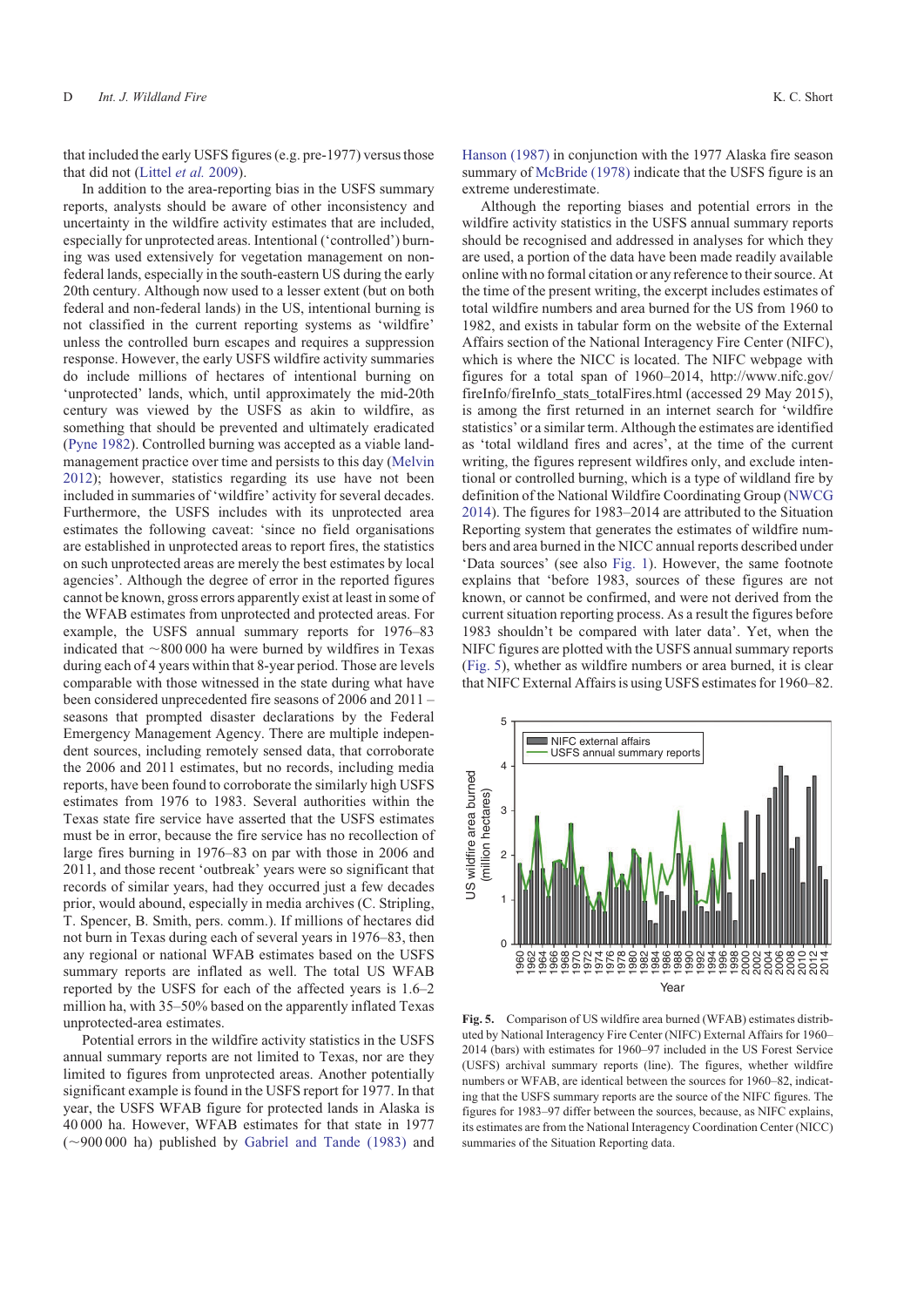When the estimates from the USFS publications and the NIFC estimates sourced from the NICC Situation (SIT) Reporting summaries overlap in 1983–97, the USFS figures tend to meet or exceed the values in the NICC summaries. As noted above, the USFS estimate for US WFAB for 1983 may be inflated by as much as 800 000 ha. Although additional errors may exist in the USFS statistics, the NICC numbers may be biased downward during at least a portion of the period of overlap. Use of the SIT Reporting application, on which the NICC summary reports are based, is required only by agency and local dispatch offices associated with federal lands; it is effectively optional for non-federal units with wildfire protection responsibility only for non-federal lands. Voluntary SIT Reporting by non-federal units may result in considerable underestimation of elements like wildfire numbers and area burned in the NICC annual reports. The magnitude of the discrepancies between the USFS reports and the NICC numbers appears largest in the earliest years of SIT Reporting  $(\sim 1983;$ [Fig. 5\)](#page-3-0), when the network of participating units was likely at its smallest.

## Documentary fire records

In general, documentary fire records of the federal, state and local fire organisations are warehoused and available in electronic format only for a recent period of several decades ([Fig. 1](#page-1-0)). The numerous US fire organisations have disparate wildfire reporting requirements, standards, protocols and archival systems, and compilation of data from multiple systems is difficult and time-consuming [\(Short 2014\)](#page-8-0). It is therefore typical for wildfire activity analyses based on the documentary fire records to be limited to a single agency, like the USFS, or to federal lands only (e.g. [Westerling](#page-8-0) *et al.* 2003, [2006\)](#page-8-0).

Yet, even within a single fire organisation's system of record, the available electronic archive does not necessarily provide a complete or consistent accounting of actual wildfire activity. The USFS digital fire-reporting archive, for example, extends back to 1970. However, records from 1970 to 1992 were stored on computer tape before they were migrated, in 1992, to the current database archive [\(Bunton 2000\)](#page-7-0). [Bunton \(2000\)](#page-7-0) explains that, once the data from that early period were written to tape, no corrections could be made. Moreover, 'some fire reports were never added to the tape files, and . . . most of the missing fires were very large fires that were still active (not declared out) until well after the annual report for the year was completed' ([Bunton](#page-7-0) [2000\)](#page-7-0). Once they were migrated from tape to database, records from before 1986 remained uncorrectable, although [Bunton](#page-7-0) [\(2000\)](#page-7-0) indicates that some records of missing large fires were added after the current archival system was initiated in 1992.

Analysts commonly consider the USDI fire records complete only back to 1980, because the digital archive is erratically populated before that year. However, formal and comprehensive fire reporting was not consistently mandated by the USDI bureaus until the mid-1980s, and the USDI archive suffers from many of the data quality and completeness issues, as does that of the USFS before  $\sim$ 1992 (S. Larrabee, pers. comm.).

Each of the 50 US states experiences wildfires that occur outside of the protection responsibility areas of federal government, and each maintains records of those events in non-federal reporting systems. Although the period of record in the digital archives differs among the various non-federal fire organisations, the degree and quality of formal fire reporting has generally risen over time ([Thomas and Butry 2012;](#page-8-0) [Short](#page-8-0) [2014\)](#page-8-0). For analyses of wildfire activity that include figures from states like Texas, for which wildfire protection and reporting are almost entirely the responsibility of the state or local service (see [Artley 2009](#page-7-0)), it will be crucial to recognise and account for any non-federal reporting idiosyncrasies within the domain of interest; they can be substantial ([Short 2014](#page-8-0)).

The content, quality and completeness of the available data can vary considerably among organisations and over time. For example, in the federal systems, the spatial resolution, or precision, of a fire's reported point of origin has generally improved over time from a legal description – township, range and section – to actual point coordinates in latitude and longitude. However, most local fire department records can be spatially resolved to county or zip code at best – often referencing the zip code of a responding fire station. Location information from the state reporting systems can span the whole spectrum from a latitude–longitude point of origin to a nominal state designation only. Fire cause and final fire size are other basic occurrence-related elements that tend to range in both specificity and accuracy, if reported at all [\(Prestemon](#page-8-0) *et al.* [2013\)](#page-8-0). Estimates of fire size from locally (e.g. manually) mapped and satellite-derived fire perimeters (polygons) may differ from those included in the incident reports, and all may overestimate area burned by including unburned islands within the fire perimeter ([Kolden and Weisberg 2007\)](#page-7-0).

## Remotely sensed data

The use of satellite-derived fire detection and mapping products in wildland fire science has been expanding in the US and across the globe in recent decades ([Mouillot](#page-8-0) *et al.* 2014). These remotely sensed datasets have proved particularly valuable where ground data are lacking or otherwise incomplete ([Mouillot](#page-8-0) *et al.* 2014). In the US, areas of limited ground-based documentary wildfire data may include lands for which fire protection is the responsibility of a local fire service that does not submit fire activity information to the (voluntary) national fire department reporting system. Millions of burnable hectares, including large fire-prone areas within several states in the south-central US (e.g. Kansas, Oklahoma and Texas) may fall into this category in any given year ([Short 2014](#page-8-0)). However, the MODIS active fire and burned area products have a notably short history among the US wildfire activity datasets, dating back only to  $\sim$  2000 [\(Fig. 1](#page-1-0)). To benefit from the enhanced fire detection capability of dual sensors [\(Hawbaker](#page-7-0) *et al.* 2008), analyses of MODIS products must be restricted to post 2003, which is the first full year that instruments were in use on both the Aqua and Terra satellites. By contrast, the current MTBS large-fire perimeter (and burn severity) dataset nominally spans a much lengthier period, 1984–2014.

At present, the 30-m resolution MTBS burn scar dataset affords a consistently generated  $\sim$ 30-year geospatial archive of large-fire occurrence across most of the US. Fires are mapped regardless of land ownership or agency affiliation, and therefore the MTBS dataset can be used for all-lands analyses of spatially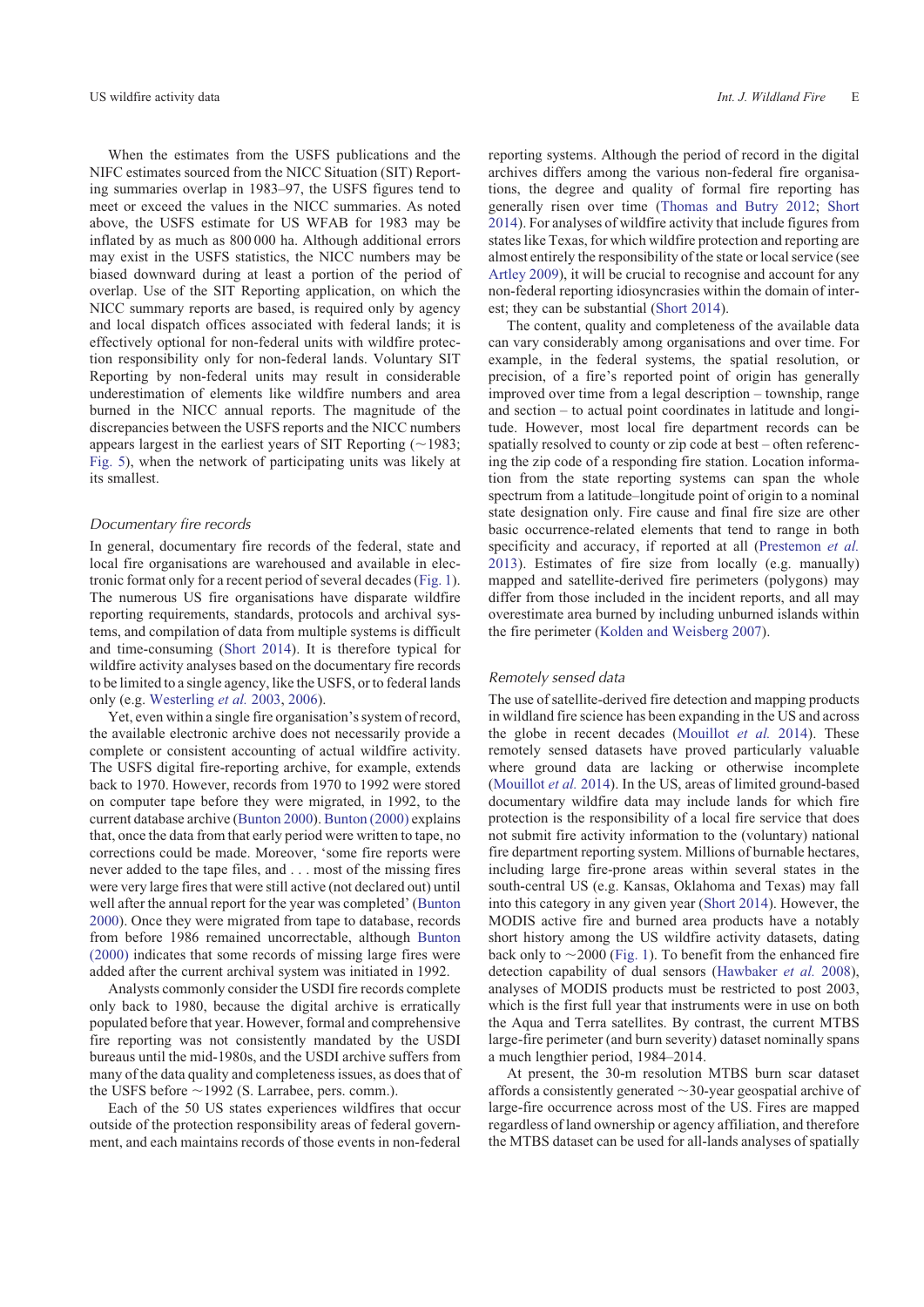explicit large-fire activity in recent decades. Yet, although it is intended to represent all fires greater than 404 ha in the western US and those greater than 202 ha in the eastern US, the MTBS dataset does miss some fires ([Howard](#page-7-0) *et al.* 2014). Landsat scene selection in the MTBS mapping process is directed by reports of large fires in a compilation of documentary fire records from federal and state wildland fire reporting systems [\(Eidenshink](#page-7-0) *[et al.](#page-7-0)* 2007). Fires missing from the MTBS compilation of documentary records – and fires with records lacking adequate temporal or spatial information to point to a specific Landsat scene – are unlikely to be included in the MTBS perimeter dataset, unless the burn scars are discovered by chance in the process of mapping other fires. Fires may likewise be missed or incompletely mapped owing to poor scene quality (e.g. clouds, smoke, shadows), obstructive tree canopy over surface fire scars, patchy burning within pixels, mismatches in pre- and post-fire imagery related to sun angle and phenology, or rapid  $(<1$  year) post-fire vegetation recovery (e.g. in some grassland and sprouting-shrub systems) ([Kolden and Weisberg 2007](#page-7-0); [Kolden](#page-7-0) *et al.* 2012). Fires are also missing from the MTBS dataset owing to gaps in the Landsat archive (J. Lecker, pers. comm.). Gaps are particularly evident during the Landsat 'commercialisation' period, 1985–99, when the acquisition and archiving of images was largely driven by market demand ([Tucker](#page-8-0) *et al.* 2004). Landsat data gaps are the reason, for example, that the MTBS dataset currently includes only one mapped fire (444 ha) in Alaska for 1996 and 1997 – years in which Alaska WFAB is estimated at 243 000 and 810 000 ha respectively by other sources (e.g. [Short 2014](#page-8-0)).

The MTBS burned-area boundaries are visually interpreted and manually delineated from Landsat imagery and derivative change indices [\(Eidenshink](#page-7-0) *et al.* 2007). Although the MTBS data suite includes pixel-level severity estimates for mapped fires, the identified unburned areas are not excised by rote from fire perimeters included in the polygon-based MTBS product. The unburned portions within the MTBS (and other) mapped perimeters can be substantial. As of this writing, 18.5% of the US wildfire area mapped by MTBS, 1984–2014, falls within the 'unburned to low' severity category (B. Quayle, pers. comm.). That figure is consistent with estimates of unburned areas within fire perimeters from local studies. [Kolden](#page-7-0) *et al.* (2012) reported a total of 14–35% unburned area within fire perimeters from three national parks in the western US, 1984–2009, mapped using the MTBS protocol. [Kasischke and Hoy \(2012\)](#page-7-0) found a similar average of 20% unburned area within MTBS fire perimeters from Alaskan forest fires in 2004 and 2006–08. However, the unburned fraction can vary greatly among fires, and has been found to be inversely related to factors like fire size and severity ([Kolden](#page-7-0) *et al.* 2012). If the size and severity of wildfires, for example, increase over time, the unburned portions within fire polygons may decrease. [Kolden and Weisberg](#page-7-0) [\(2007\)](#page-7-0) describe in further detail the challenges and associated sources of error in the mapping and measuring of WFAB, both locally and remotely via the MTBS protocol, and readers are referred to that publication for more on these topics.

The MTBS dataset identifies prescribed (or controlled) burns separately from wildfires. This 'fire type' attribute is useful for screening out the intentional, controlled burns for an analysis of wildfire activity. However, before the April 2014 product release, fires mapped by MTBS defaulted to a fire-type label of 'wildfire', and that default label was updated to another type (e.g. prescribed fire) only when the associated fire report specified it accordingly. For this reason, all fires mapped without the aid of documentary records (e.g. fires discovered in the process of mapping others) were identified as wildfires. In the April 2014 release, this issue was remedied to some degree by relabelling any fires of uncertain fire type to 'unknown'. Of the  $\sim$  24 000 fire polygons now in the April 2015 MTBS product release (the most recent as of the present writing), 4546 (19%) are labelled as unknown fire type. Analysts must determine the appropriate use of these uncertain types. Many of the fires of unknown type map within the Flint Hills region of Kansas and northern Oklahoma, where  $\sim$ 700 000 ha are intentionally burned each spring for rangeland improvement [\(KDHE 2010](#page-7-0); [Melvin 2012](#page-8-0)). Fires of unknown type in that region are prime candidates for exclusion from MTBS-based analyses of wildfire activity.

Improvements in spaceborne sensors over the past couple of decades have expanded the available set of data products characterising fire activity and associated burned area ([Mouillot](#page-8-0) *[et al.](#page-8-0)* 2014). Products derived from MODIS sensors are increasingly used for analyses of wildland fire activity, as the instruments employ what are considered to be the most useful channels (spectral bands) for fire monitoring and mapping – at spatial resolutions of 500 m (burned area) to 1 km (active fire). The MODIS active fire product ([Giglio](#page-7-0) *et al.* 2003) is based on detection of thermal anomalies, and although strictly a fire detection product, it has been used to estimate burned area in the US (e.g. [Wiedinmyer](#page-8-0) *et al.* 2011; [Hawbaker](#page-7-0) *et al.* 2013). Temporal sampling by the MODIS sensors (on two Earth Observation Satellites) is limited: for most of CONUS, a total of four satellite overpasses comprise a midday pair and a nighttime pair. Adjacent MODIS overpasses by an individual sensor increasingly overlap at higher latitudes, and locations in boreal and Arctic regions of Alaska, for example, may be observed up to four times per sensor per 24-h period [\(Ambrosia](#page-7-0) *et al.* 2014). Nevertheless, the sensors may not pass over as burning occurs, and clouds (or smoke) may preclude active fire detection during the limited overpasses ([Giglio](#page-7-0) *et al.* 2006; [Hawbaker](#page-7-0) *et al.* 2008; [Urbanski](#page-8-0) *et al.* 2009). In general, the MODIS active fire product is subject to high omission errors with regard to fires of small size, short duration or low intensity and may underestimate area burned by large, rapidly moving fires that travel across multiple MODIS pixels between overpasses ([Hawbaker](#page-7-0) *et al.* 2008). The MODIS sensors are generally considered to have a lower fire-size detection threshold of  $\sim$  100 m<sup>2</sup> under the most favourable conditions [\(Giglio](#page-7-0) *et al.* 2003). But above that size threshold, omission errors can be quite high and tend to be much greater in grasslands and open shrublands than in forested areas [\(Hawbaker](#page-7-0) *et al.* 2008; [Urbanski](#page-8-0) *et al.* 2009; [Mouillot](#page-8-0) *[et al.](#page-8-0)* 2014). According to [Urbanski](#page-8-0) *et al.* (2009), 'even large rangeland fires  $($  > 2000 ha) may completely evade MODIS detection'. Within a given vegetation type, however, active-fire omission errors tend to decrease with increasing fire size [\(Hawbaker](#page-7-0) *et al.* 2008; [Urbanski](#page-8-0) *et al.* 2009).

Errors of commission (i.e. false positives) in the MODIS active fire product may result from confusion of highly reflective non-fire surfaces with true fires, or, owing to its contextual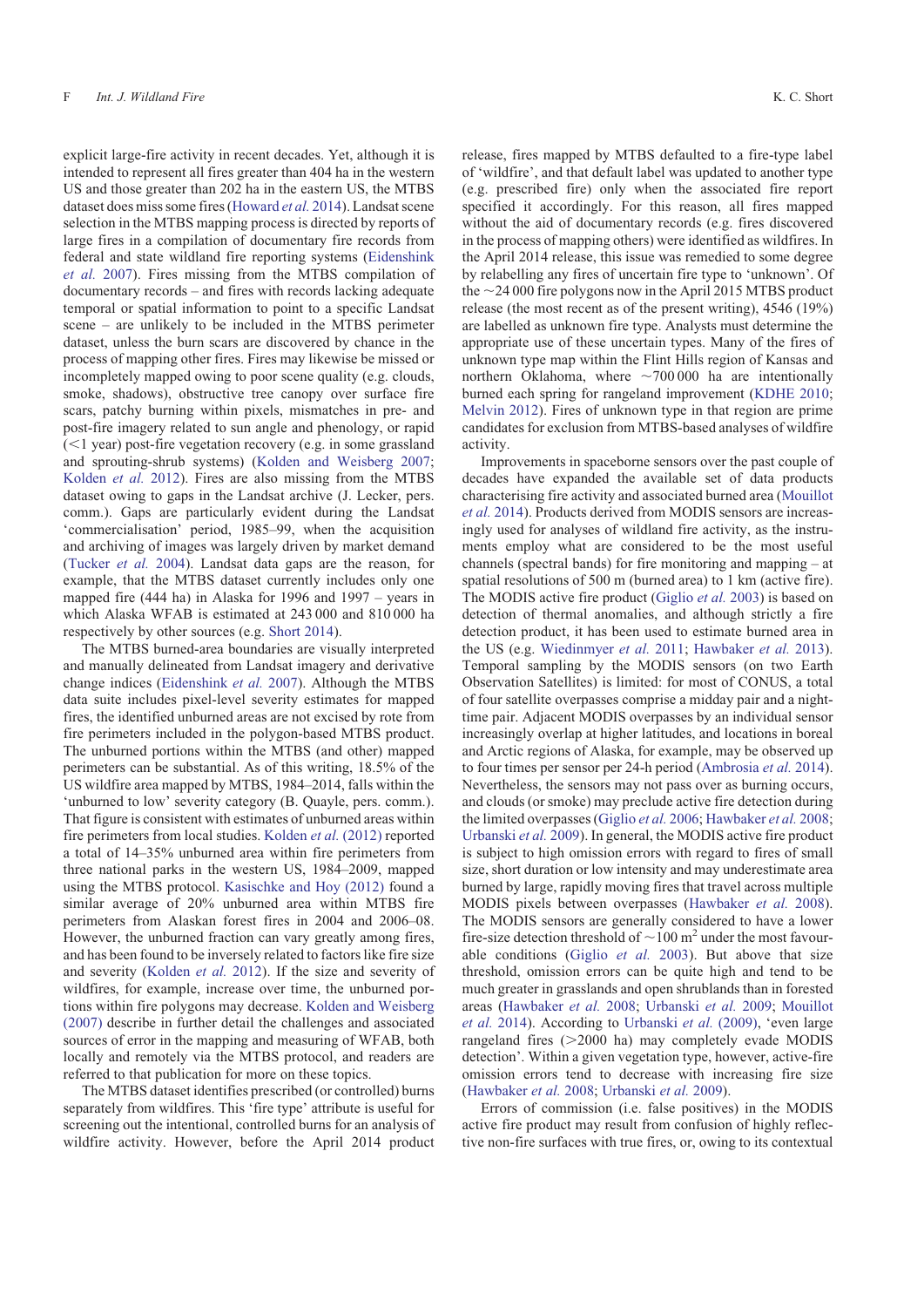algorithm, from sharp radiometric contrasts between adjacent non-fire elements, like certain vegetation and soils ([Hawbaker](#page-7-0) *[et al.](#page-7-0)* 2008). More importantly and despite omission errors, burned areas derived from MODIS active detection products tend to overestimate the true burned area because the sensor's detection threshold of  $\sim$  100 m<sup>2</sup> is much lower than the product's 1-km pixel resolution [\(Giglio](#page-7-0) *et al.* 2006). Thus, although the MODIS active fire product may capture the majority of certain types of large fire events (e.g. forest fires), the corresponding burned area estimates are highly error-prone. Adjustments to initial burned-area estimates, including scaling by fraction of vegetation cover or a combination of vegetation cover and firepixel clustering, may improve burned-area estimates derived from the active-fire product [\(Giglio](#page-7-0) *et al.* 2006; [Wiedinmyer](#page-8-0) *[et al.](#page-8-0)* 2011).

Aside from the thermal-based active-fire product, several 500-m-resolution MODIS burned-area products based on surface reflectance (burn scars) have been generated ([Mouillot](#page-8-0) *et al.* [2014\)](#page-8-0). Roy *et al.* [\(2005\)](#page-8-0) and Giglio *et al.* [\(2009\)](#page-7-0) identify burn scars based on changes in surface reflectance, whereas [Urbanski](#page-8-0) *et al.* (2009) developed an algorithm to produce nearreal-time burn scar data using a single observation of surface reflectance. The burn scar algorithm of Roy *et al.* [\(2005\)](#page-8-0) is employed in the standard, monthly MODIS burned area product distributed by the US NASA. Both Giglio *et al.* [\(2009\)](#page-7-0) and [Urbanski](#page-8-0) *et al.* (2009) leverage the active fire detections in their algorithms to confirm burn scars and reduce uncertainty in burned area estimates; using a version of this method (and MTBS burned pixels rather than NICC burned area estimates as 'ground-truth' data), [Urbanski](#page-8-0) *et al.* (2011) were able to reduce the apparent upward bias in MODIS burned-area estimates for the western US, 2003–08, to 7% and reported uncertainty in their annual estimates of area burned by wildland fire to be  $\leq 5\%$ .

From a *wildfire* activity standpoint, another important source of uncertainty in the MODIS-based products is the conflation of wildfire and intentional, controlled (or prescribed) burning in both wildland and agricultural areas. All of the controlled burning must be screened from remote-sensing fire products for any analyses of wildfire activity, per se. According to estimates from the NICC, an average 800 000 ha of wildlands have been intentionally burned (with prescribed fire) in the US annually since the NICC began keeping records in 1998. However, that figure is a conservative estimate, because much controlled burning on private lands, including commercial timberlands, is not reported to the NICC. An independent survey of controlled burning levels for the year 2011 by the National Association of State Foresters and the Coalition of Prescribed Fire Councils, suggests that the total area deliberately burned in the US during that year was 8 million ha, or *10 times* the NICC estimate ([Melvin 2012](#page-8-0)). Of that total, 39% (3.1 million ha) was reported as controlled burning on forested lands, predominantly in the south-eastern US, whereas the remainder was considered agricultural burning, largely in western and central plains states ([Melvin 2012](#page-8-0)). Assuming the 2011 controlled burning figures are typical, which [Melvin \(2012\)](#page-8-0) suggests, and given that the average annual area burned by wildfire over the past 20 years is estimated (from several sources) as  $\sim$  2.3 million ha [\(Short](#page-8-0) [2014\)](#page-8-0), then most of area burned annually in the US is not from

wildfire, but from intentional burning for agricultural or other land-management purposes. Moreover, the contemporary annual area burned by wildfire in the US appears likely to be less than that burned deliberately for forestry objectives. Therefore, even if MODIS detection rates from agricultural areas are expected to be fairly low ([Hawbaker](#page-7-0) *et al.* 2008) and even if remotely sensed landcover maps can be used to exclude detections in pixels mapped as developed or agriculture or cropland [\(McCarty](#page-8-0) *et al.* [2007;](#page-8-0) [Urbanski](#page-8-0) *et al.* 2011; [Hawbaker](#page-7-0) *et al.* 2013), additional efforts must be made to exclude controlled burning in forested areas. Otherwise, 'wildfire' activity levels would likely be greatly overestimated from MODIS products, especially if the south-eastern US is included in the analysis.

[Mouillot](#page-8-0) *et al.* (2014) expand on many of the points made here with regard to potential limitations of the MODIS (and other satellite-based) products and discuss them specifically in light of potential uses of the data, including for hazard assessment, mobilisation of firefighting resources and emissions modelling; readers seeking more information on these topics are encouraged to consult that publication. With growing interest in MODIS-based active-fire count and burned-area datasets, there is increasing pressure to improve the accuracy, resolution and temporal specificity of the products [\(Mouillot](#page-8-0) *et al.* 2014; [Schroeder](#page-8-0) *et al.* 2014). Any changes in detection capabilities or processing algorithms that result in such improvements must be taken into account in any multiannual analysis to potentially mitigate influences of temporal instability in the datasets.

## Summary and conclusions

There is a wealth of US wildfire activity data available for analyses today, but analysts must be aware of inherent reporting biases, inconsistencies and uncertainty in the data in order to maximise the integrity and utility of their work. Users of data from archival summary reports should recognise that the estimates come from an increasing land area over time, and even the most recent annual wildfire summary reports from the NICC do not account for all wildfire activity (especially fire numbers) in the US, owing in part to limited wildfire reporting by local fire departments [\(Thomas and Butry 2012\)](#page-8-0). Moreover, all estimates are just that, and area-burned estimates are inherently uncertain. Burned-area estimates based on fire perimeters, which often include significant unburned portions, are typically biased high  $(\sim15-30\%)$ . Analysts attempting to assess MODIS burned-area products have, for example, adjusted the NICC reference figures of area burned by a factor of 0.72 to account for a perceived overestimation of 28% ([Urbanski](#page-8-0) *et al.* 2009). Unadjusted, areaburned figures based solely on the MODIS active-fire product tend to be overestimates, due to the ability of the sensors to detect fires smaller than the products' pixel sizes. Algorithms that use the active fire detections to confirm burn scars can generate MODIS burned area products that align well with those estimated from MTBS burn scars (with unburned islands excluded).

All remotely sensed datasets intended for analyses of wildfire activity, per se, must be carefully screened to remove areas burned intentionally in both agricultural areas and wildlands, which may account for 80% of the total area burned in the US in any given year. Millions of hectares of intentional burning in the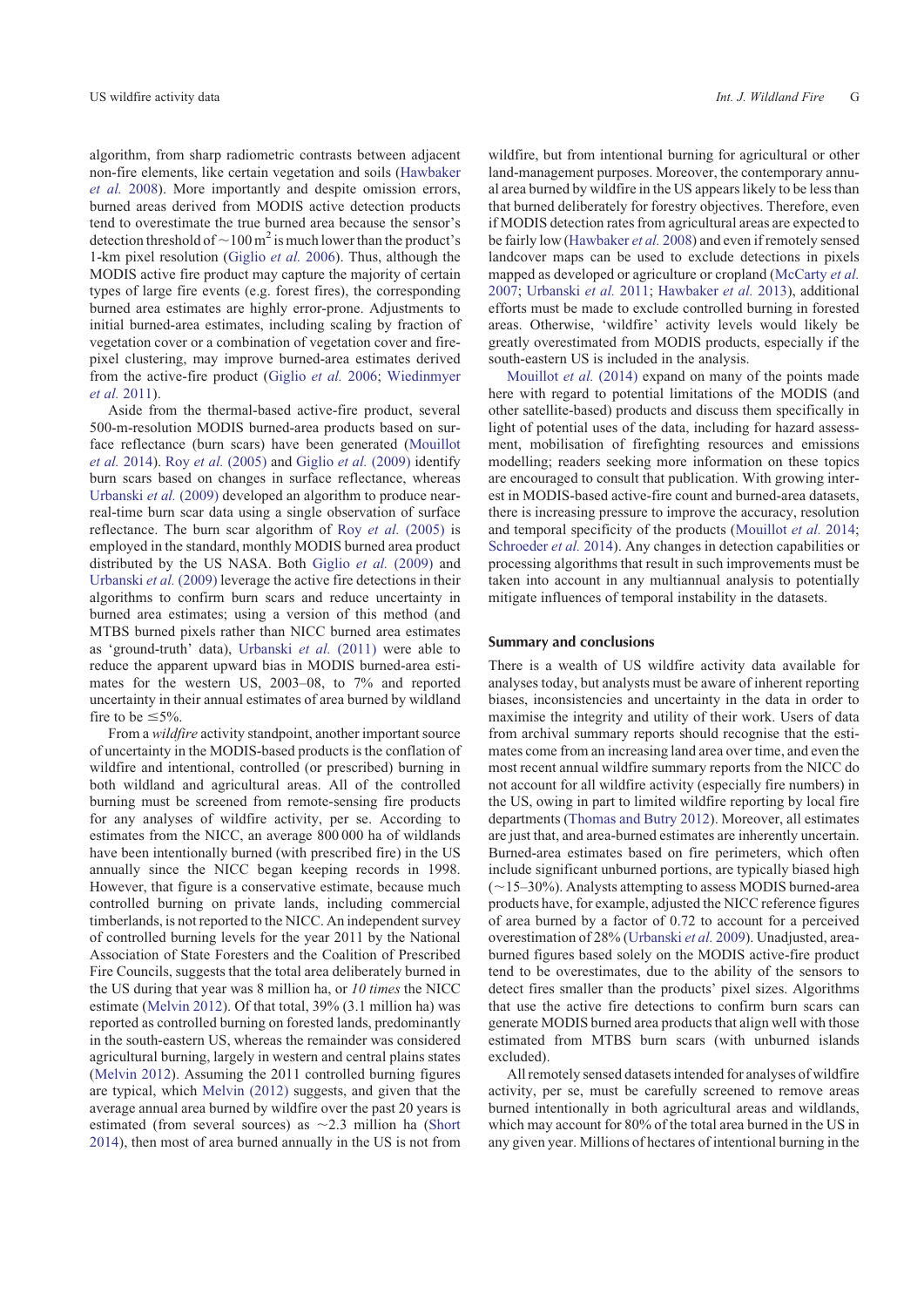<span id="page-7-0"></span>south-eastern US are included as part of the annual estimates of wildfire activity on unprotected lands for several early decades of the USFS annual summary reports. It is inappropriate to compare, for example, the early total area burned estimates, which factor in 'prescribed fire', with the statistics in later USFS reports, which omit it, or to compare them with figures post 1998 in the NICC reports, which greatly underestimate levels of intentional burning in the US.

Documentary fire records from the digital archives of federal wildfire reporting are unlikely to represent the total wildfire activity levels on federal lands in years before 1992, but it is unclear how much data is missing. Use of the national fire reporting systems of state and local fire organisations has been rising in recent decades ([Thomas and Butry 2012;](#page-8-0) [Short 2014](#page-8-0)), providing an improved set of incident-level data for all-lands analyses of wildfire activity. [Short \(2014\)](#page-8-0) expanded on earlier efforts of [Schmidt](#page-8-0) *et al.* (2002) to compile federal and nonfederal wildfire data from the various reporting systems for the national Fire Program Analysis (FPA) system. The resulting FPA Fire-Occurrence Database (FPA FOD) currently includes 1.73 million records from the 22-year period 1992–2013, with values for at least the following core data elements: location (fire origin) at least as precise as a Public Land Survey System section  $(2.6-km^2 \text{ grid})$ , discovery date and final fire size. The FPA FOD is publicly available from the USFS Research Data Archive (<http://dx.doi.org/10.2737/RDS-2013-0009.3>, accessed 29 May 2015). The FPA FOD is based on geospatial documentary fire records, but has been evaluated for completeness using archival summary reports, including those published by the NICC [\(Short](#page-8-0) [2014\)](#page-8-0). Although unavoidably incomplete in some aspects [\(Short](#page-8-0) [2014\)](#page-8-0), the FPA FOD should facilitate fairly high-resolution geospatial analysis of US wildfire activity over recent decades, using data from multiple systems of record. Additional elements added to the original fire records, including the unique MTBS perimeter identifiers, effectively provide a 'bridge' between the ground- and satellite-based datasets, and the MTBS perimeters can be used in conjunction with the FPA FOD to expand on the geospatial analyses possible with point-of-origin information in the original fire reports [\(Short 2014](#page-8-0)). Analysts are encouraged to consider the FPA FOD as a source of integrated US wildfire activity data from recent decades. [Short \(2014\)](#page-8-0) provides further guidance in this regard.

## Acknowledgements

Thanks to Mark Finney for his constructive feedback on an early draft of this manuscript and to Todd Hawbaker, Brad Quayle and Shawn Urbanski for their review comments, which greatly improved the sections on remotely sensed data products. I also thank the journal editors and two anonymous referees for their helpful feedback and suggestions.

## References

- Ambrosia VG, Giglio L, Schroeder W, Csiszar I, Quayle B (2014) Satellite and airborne fire sensor systems for Arctic wildfire observations. A report for the Interagency Arctic Research and Policy Committee: Wildfire Implementation Team, V5 (11–7-14). Available at [http://](http://www.iarpccollaborations.org/uploads/cms/documents/wildfire-sensor-systems_v5.pdf) [www.iarpccollaborations.org/uploads/cms/documents/wildfire-sensor](http://www.iarpccollaborations.org/uploads/cms/documents/wildfire-sensor-systems_v5.pdf)[systems\\_v5.pdf](http://www.iarpccollaborations.org/uploads/cms/documents/wildfire-sensor-systems_v5.pdf) [Verified 29 May 2015]
- Artley DK (2009) Wildland fire protection and response in the United States: the responsibilities, authorities, and roles of federal, state, local, and

tribal government. Report for the International Association of Fire Chiefs. Available at [https://www.iafc.org/files/wild\\_MissionsProject.](https://www.iafc.org/files/wild_MissionsProject.pdf) [pdf](https://www.iafc.org/files/wild_MissionsProject.pdf) [Verified 29 May 2015]

- Bunton DR (2000) Wildland fire and weather information data warehouse. In 'Proceedings of the seventh symposium on systems analysis on forest resources', 28–31 May 1997, Traverse City, MI. USDA Forest Service, North Central Forest Experiment Station, General Technical Report GTR-NC-205, pp. 297–302. (Saint Paul, MN)
- Collins BM, Omi PN, Chapman PL (2006) Regional relationships between climate and wildfire-burned area in the Interior West, USA. *Canadian Journal of Forest Research* **36**, 699–709. doi:[10.1139/X05-264](http://dx.doi.org/10.1139/X05-264)
- Dennison PE, Brewer SC, Arnold JD, Mortiz MA (2014) Large wildfire trends in the western United States, 1984–2011. *Geophysical Research Letters* **41**, 2928–2933. doi[:10.1002/2014GL059576](http://dx.doi.org/10.1002/2014GL059576)
- Eidenshink J, Schwind B, Brewer K, Zhu Z, Quayle B, Howard S (2007) A project for monitoring trends in burn severity. *Fire Ecology* **3**, 3–21. doi[:10.4996/FIREECOLOGY.0301003](http://dx.doi.org/10.4996/FIREECOLOGY.0301003)
- Gabriel HW, Tande GF (1983) A regional approach to fire history in Alaska. USDI Bureau of Land Management, BLM-Alaska Technical Report No. 9. (Anchorage, AK)
- Giglio L, Descloitres J, Justice CO, Kaufman YJ (2003) An enhanced contextual fire detection algorithm for MODIS. *Remote Sensing of Environment* **87**, 273–282. doi[:10.1016/S0034-4257\(03\)00184-6](http://dx.doi.org/10.1016/S0034-4257(03)00184-6)
- Giglio L, van der Werf GR, Randerson JT, Collatz GJ, Kasibhatla P (2006) Global estimation of burned area using MODIS active fire observations. *Atmospheric Chemistry and Physics* **6**, 957–974. doi[:10.5194/ACP-6-](http://dx.doi.org/10.5194/ACP-6-957-2006) [957-2006](http://dx.doi.org/10.5194/ACP-6-957-2006)
- Giglio L, Loboda T, Roy DP, Quayle B, Justice CO (2009) An active-fire based burned area mapping algorithm for the MODIS sensor. *Remote Sensing of Environment* **113**, 408–420. doi:[10.1016/J.RSE.2008.10.006](http://dx.doi.org/10.1016/J.RSE.2008.10.006)
- Hanson, RE (1987) Historical fire data BLM Alaska: 1959–1985. Bureau of Land Management Alaska Open File Report 22. (Anchorage, AK)
- Hawbaker TJ, Radeloff VC, Syphard AD, Zhu Z, Stewart SI (2008) Detection rates of the MODIS active fire product in the United States. *Remote Sensing of Environment* **112**, 2656–2664. doi[:10.1016/J.RSE.](http://dx.doi.org/10.1016/J.RSE.2007.12.008) [2007.12.008](http://dx.doi.org/10.1016/J.RSE.2007.12.008)
- Hawbaker TJ, Radeloff VC, Stewart SI, Hammer RB, Keuler NS, Clayton MK (2013) Human and biophysical influences on fire occurrence in the United States. *Ecological Applications* **23**, 565–582. doi[:10.1890/12-](http://dx.doi.org/10.1890/12-1816.1) [1816.1](http://dx.doi.org/10.1890/12-1816.1)
- Houghton RA, Hackler JL, Lawrence KT (2000) Changes in terrestrial carbon storage in the United States. 2: The role of fire and fire management. *Global Ecology and Biogeography* **9**, 145–170. doi[:10.1046/J.1365-2699.2000.00164.X](http://dx.doi.org/10.1046/J.1365-2699.2000.00164.X)
- Howard SM, Picotte JJ, Coan MJ (2014) Utilizing multi-sensor fire detections to map fires in the United States. *The International Archives of the Photogrammetry, Remote Sensing and Spatial Information Sciences* **XL-1**, 161–166. doi[:10.5194/ISPRSARCHIVES-XL-1-161-](http://dx.doi.org/10.5194/ISPRSARCHIVES-XL-1-161-2014) [2014](http://dx.doi.org/10.5194/ISPRSARCHIVES-XL-1-161-2014)
- KDHE Kansas Department of Health and Environment (2010) Flint Hills smoke management plan. A report of the State of Kansas. Available at [http://www.ksfire.org/docs/about/Flint\\_Hills\\_SMP\\_v10FINAL.pdf](http://www.ksfire.org/docs/about/Flint_Hills_SMP_v10FINAL.pdf) [Verified 29 May 2015]
- Kasischke ES, Hoy EE (2012) Controls on carbon consumption during Alaskan wildfires. *Global Change Biology* **18**, 685–699. doi:[10.1111/](http://dx.doi.org/10.1111/J.1365-2486.2011.02573.X) [J.1365-2486.2011.02573.X](http://dx.doi.org/10.1111/J.1365-2486.2011.02573.X)
- Kolden CA, Weisberg PJ (2007) Assessing accuracy of manually mapped wildfire perimeters in topographically dissected areas. *Fire Ecology* **3**(Special issue), 22–31. doi[:10.4996/FIREECOLOGY.0301022](http://dx.doi.org/10.4996/FIREECOLOGY.0301022)
- Kolden CA, Lutz JA, Key CH, Kane JT, van Wagtendonk JW (2012) Mapped versus actual burned area within wildfire perimeters: characterizing the unburned. *Forest Ecology and Management* **286**, 38–47. doi[:10.1016/J.FORECO.2012.08.020](http://dx.doi.org/10.1016/J.FORECO.2012.08.020)
- Lannom KO, Tinkham WT, Smith AMS, Abatzoglu J, Newingham BA, Hall TE, Morgan P, Strand EK, Paveglio TB, Anderson JW, Sparks